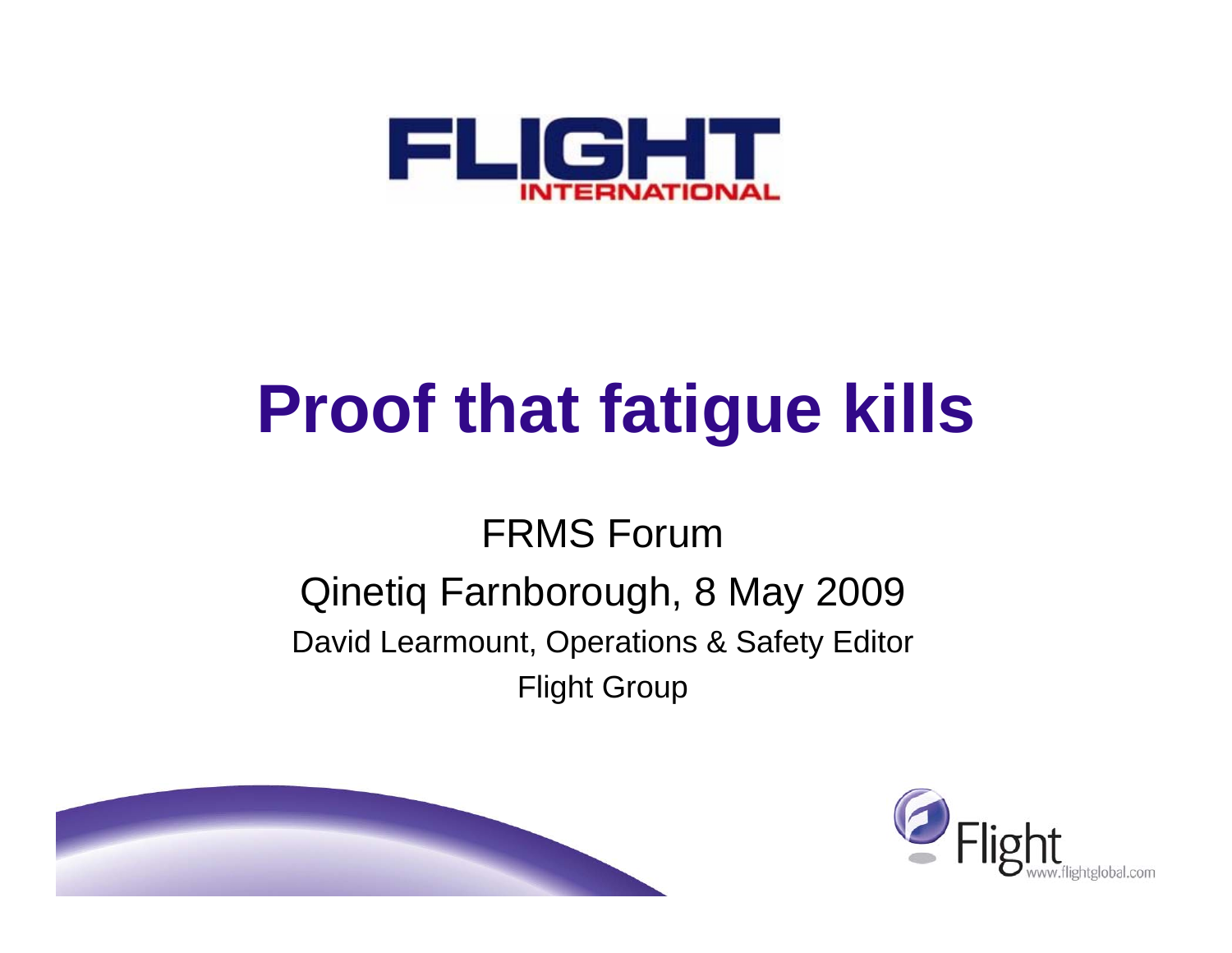# **Fatal fatigue**



- 1993 Kalitta International DC-8-61F at Guantanamo Bay
- 1994 Air Algerie 737-200F at Coventry, UK
- 1997 Korean Air 747-300 at Guam
- 1999 American Airlines MD-82 at Little Rock, USA
- 2001 Crossair BAe 146 at Zurich, Switzerland
- 2002 Agco Corp Challenger 604 at Birmingham, UK
- 2004 MK Airlines 747-200F at Halifax
- 2004 Corporate Airlines BAe Jetstream 31 at Kirksville, USA
- 2004 Med Air Learjet 35A at San Bernadino, California
- 2005 Loganair B-N Islander at Machrihanish, UK

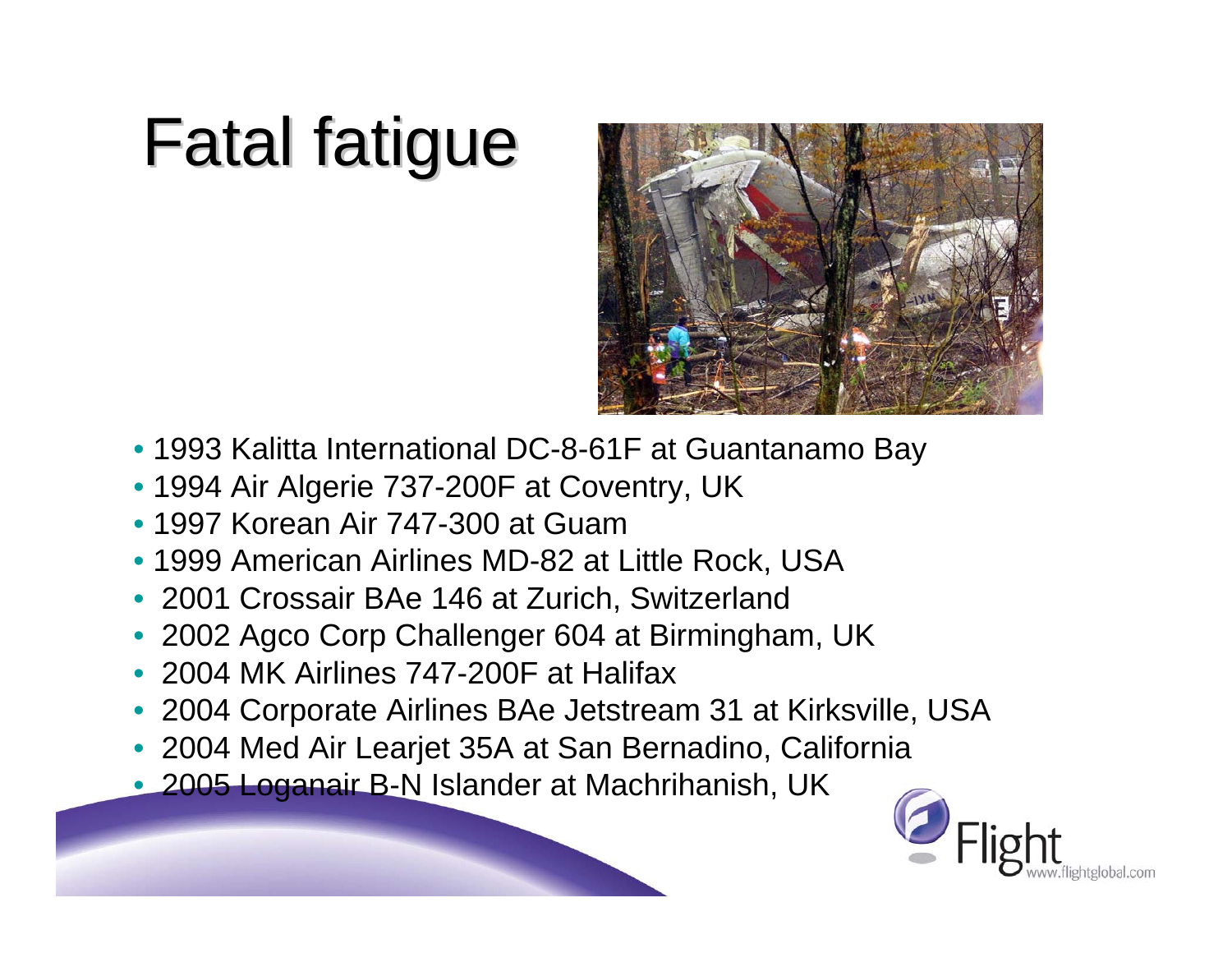### The accidents we'll examine

There's not time to study them all, so we're choosing a few examples of what fatigue can do. Its effects are always similar.

- Kalitta DC-8-61F at Guantanamo Bay
- American MD-82 at Little Rock
- Challenger at Birmingham
- •Corporate Airlines J-31 at Kirksville
- Med-Air Learjet 35 at San Bernadino

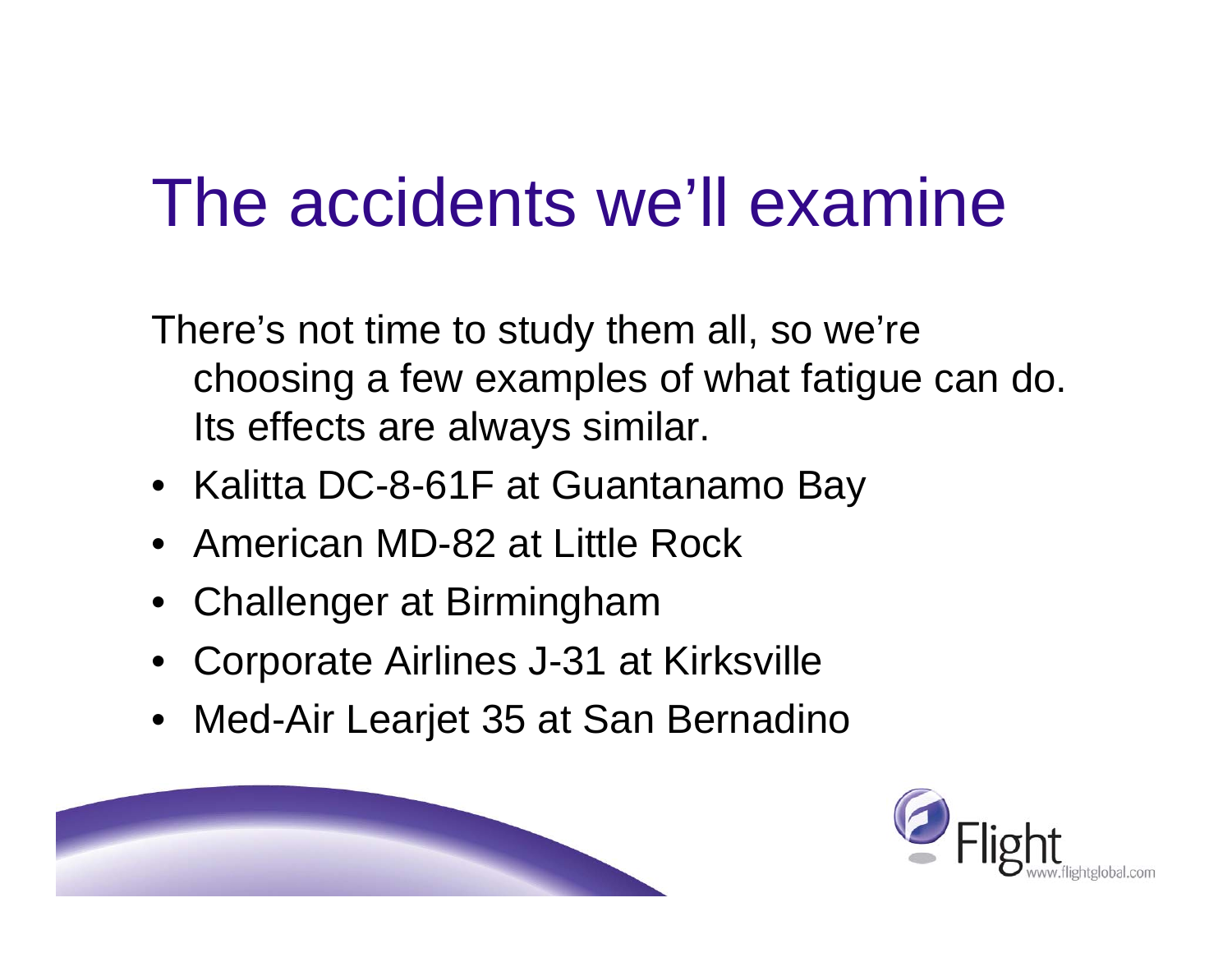# Did fatigue start in 1993?

- $\bullet$  Guantanamo Bay in 1993 was **the first accident in history for which pilot fatigue was cited as the primary cause**. The pilot stalled a perfectly serviceable aircraft into the ground on approach. His inability to monitor the aircraft's safe flight was accepted as being the direct result of fatigue.
- Why did it take so long for investigators to cite fatigue as a cause? (before 1993 it was rarely cited even as a contributory factor).
- $\bullet$  My theory is that the cult of the "macho" pilot is to blame. **This originated with the military, where a "can do" attitude in the face of high risk is sometimes necessary.** This ethos transferred - inappropriately - to airlines, from aviators who flew in World War 2, Korea and Vietnam.
- $\bullet$  The macho pilot is not dead yet. Neither is the macho regulator or accident investigator who used to be a macho pilot.

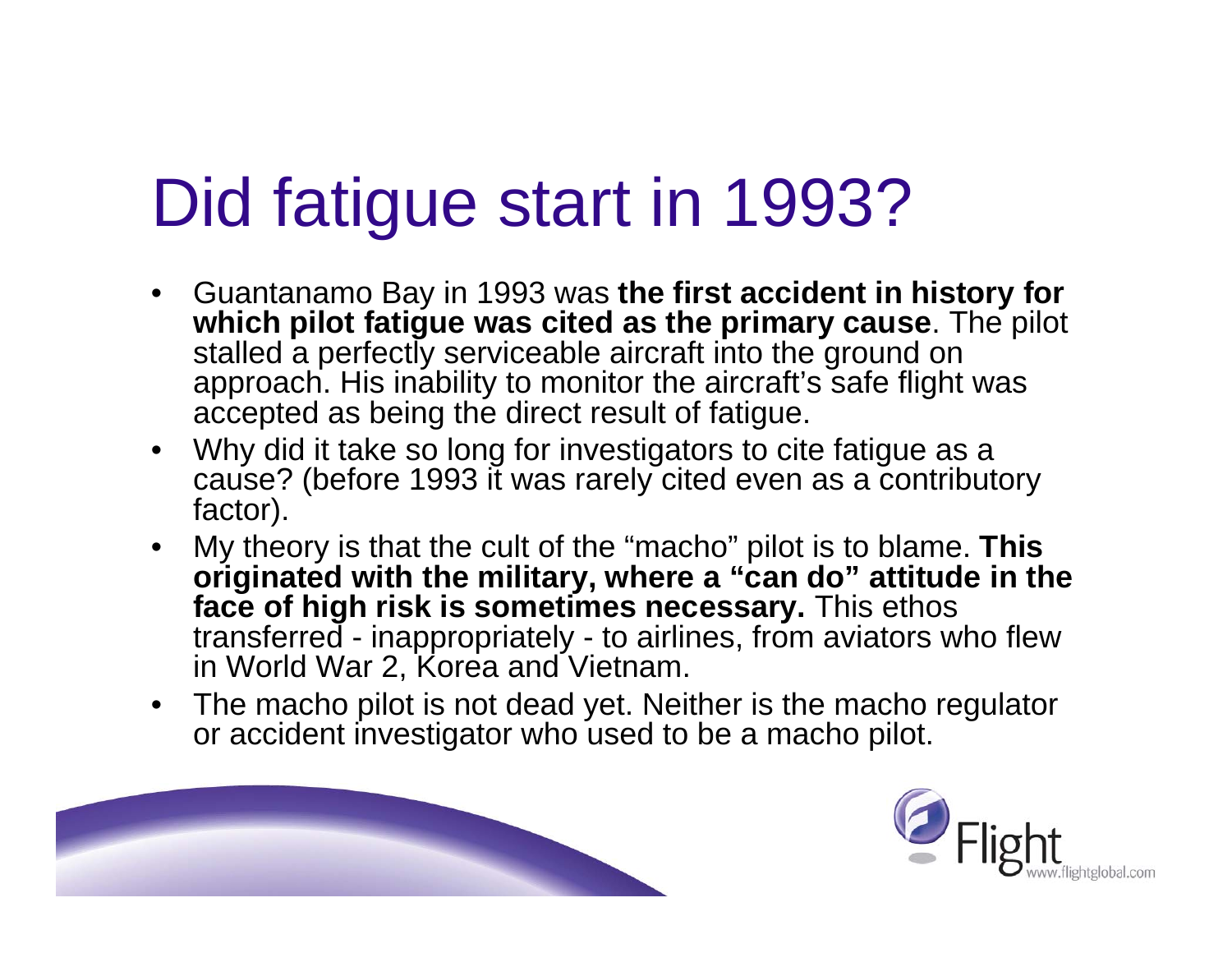### Guantanamo DC-8-60F

- $\bullet\;$  Situation: The aircraft was making a visual approach over the sea from the south to land on an easterly runway (10). The right turn had to be made late on approach because of the proximity of the Cuban border to the US Navy air base, and the captain banked the aircraft to 50deg to intercept the extended centreline.
- Probable causes: "The **impaired judgement, decision-making, and flying abilities of the captain and flight crew due to the effects of fatigue**; the captain's failure to properly assess the conditions for landing and maintaining vigilant situational awareness of the airplane while manoeuvring onto final approach; his failure to prevent the loss of airspeed and avoid a stall while in the steep bank turn; and his failure to execute immediate action to recover from the stall."
- Real cause in simple words: the flight crew had been on duty 18 hours, flying for 9 hours, and were suffering from circadian rhythm disturbance and lack of sleep. **But it was still legal!**

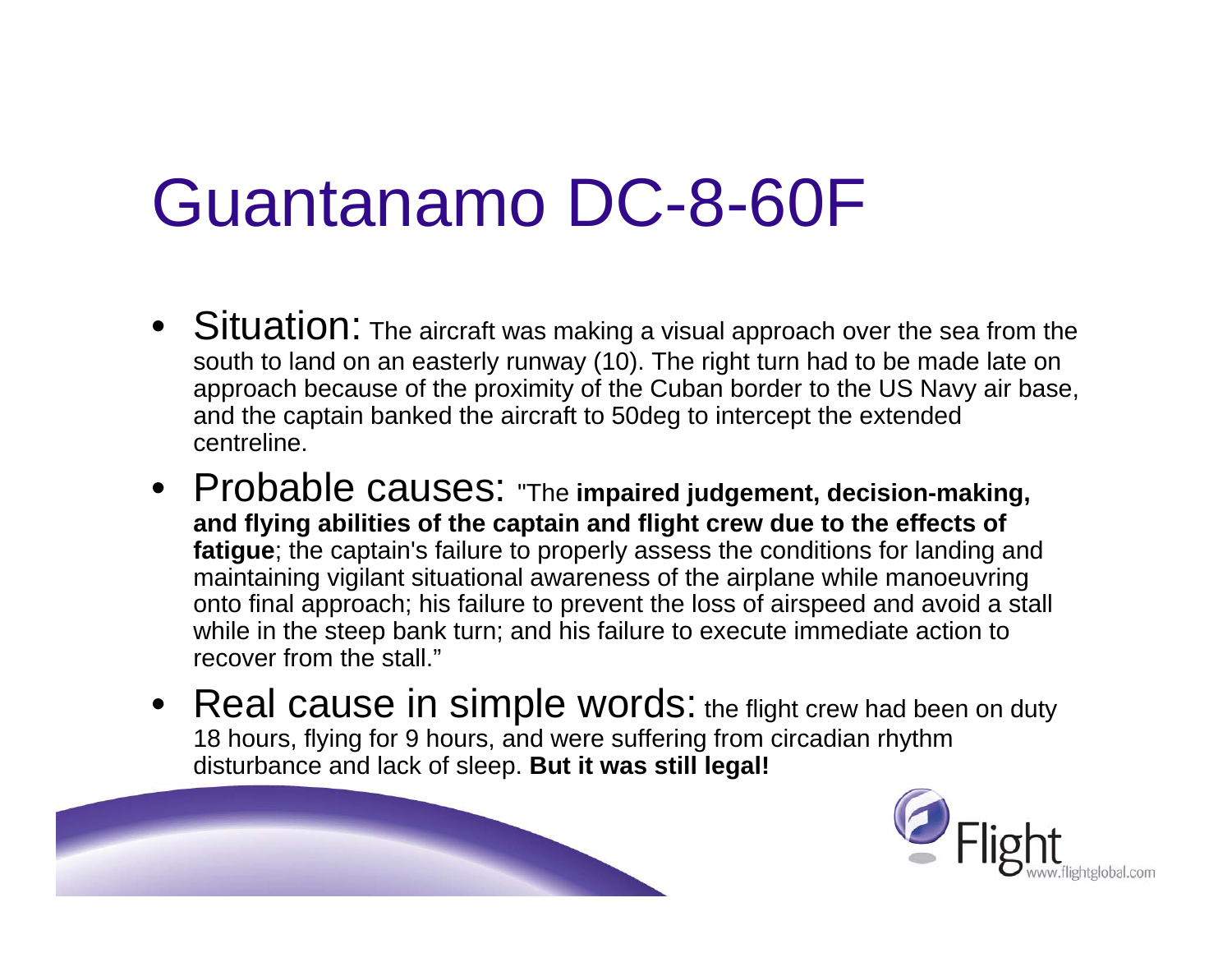### Little Rock



- **It was near midnight at the end of a long day, with a storm front passing through the area and continual surface-wind updates being passed by the controller as the wind velocity swung all over the place. 20sec before landing the captain said: "This is a can of worms", but landed anyway**
- Flight International's summary of the report said: "The aircraft landed on runway 04R near midnight in a thunderstorm and overran the runway, breaking up and killing the captain and ten passengers.
- **The crew's misjudgements started with their hope that, after nearly 13.5h on duty, they would not have to divert because of bad weather.** The NTSB report says: "Because the first officer was able to maintain visual contact with the runway as the airplane was vectored for the final approach course, both flight crew members might still have believed flight 1420 could arrive at the airport before the storm. **When the second windshear alert was received, the flight crew should have recognised that the approach to runway 04R should not continue because the maximum crosswind component for conducting the landing had been exceeded."** During the approach, the crew missed arming the spoilers for landing, and failed to deploy them manually.

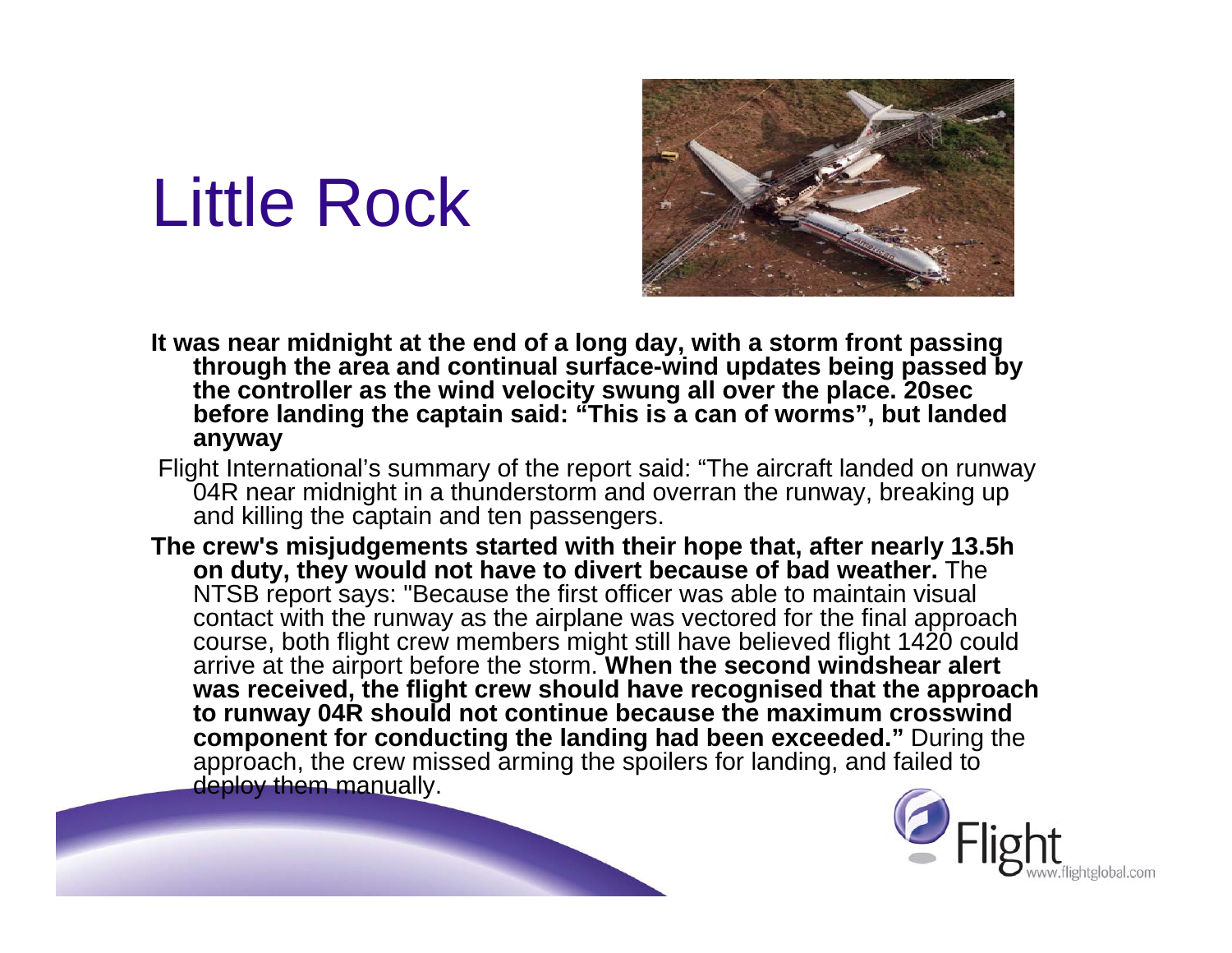## **Challenger**



The trip began in the USA the day before the accident. The crew started duty at 04:00 local time at Dekalb-Peachtree airport, Atlanta. They flew to Fort Myers, then West Palm Beach, from where they flew the transatlantic leg to Birmingham UK and left for their hotel at 21:30 local time after a 12.5h duty day. The report notes that the co-pilot, the handling pilot in the accident, had little sleep both nights before the fatal flight. **Note: the circadian time for the pilots, if they attempted to sleep at midnight UK time, would have been 18:00.** "Detectable amounts" of the sleep-aid drug diphenhydramine were found in the bodies of both pilots, but "no alcohol or drugs of abuse" were detected.

There was a frost overnight and the aircraft was parked on the pan. After arrival at the aircraft at about 10:40 the next day (4 January), **both pilots conducted independent external checks of the airframe, noticed frost but did not order de-icing. Later the commander helped the handling pilot to programme** the FMS because "he had some difficulties which resulted in the process being re-started". Shortly after this the pilots exchanged words:

Commander: "Got a frost on the leading edge, on there, did you see it?" Handling pilot: "Huh?" Commander: "D'you [see] that frost on the leading edge - wings?" Handling pilot: "Did I feel 'em?" Commander: "Yeah, did you-all check that out?" Handling pilot: "Yuh".

The UK AAIB says the **crew** calculated the take-off weight and speeds correctly, and called them correctly during the take-off run, but the left wing stalled immediately after unstick. The wingtip hit the ground and the aircraft cartwheeled. All five people on board were killed.

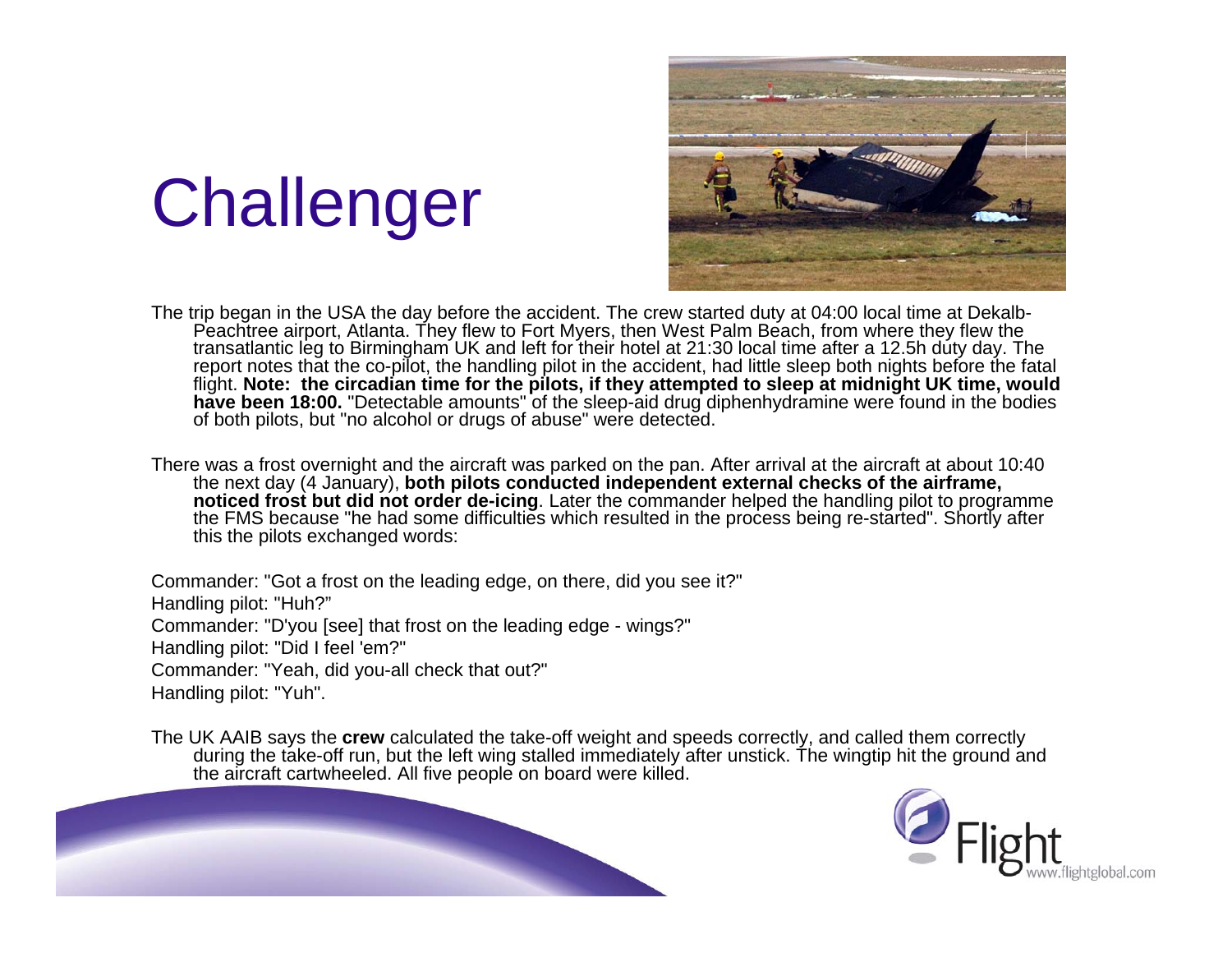#### Dead tired: Kirksville J31 and San Bernadino Learjet 35

**On 17 April 2008 Flight International commented:**

- "On 24 October 2004 a Med Flight Air Ambulance Bombardier Learjet 35A crashed into high ground while following an air traffic control clearance after take-off from San Bernardino airport, California. All five people on board were killed. **The air traffic control officer was warned twice by his minimum safe altitude warning system that the aircraft was in danger, but ignored it.**
- Flightcrew fatigue was cited as a factor in that accident but, after the report came out, National Transportation Safety Board members criticised the absence of recommendations concerning controller fatigue, despite the fact **the duty ATCO had "worked an 8h shift the day before the accident, and returned 7.5h later, without any sleep, to work through the midnight shift".** The fact that the ATCO had ignored two minimum safe altitude warning system alerts that could have enabled him to warn the crew in time to save their lives was detailed in the report, but the reason for this stupefying passivity was not probed nor deemed worthy of future study. It took the death of 46 people at Lexington Blue Grass airport last August to wake up the NTSB. Now, having completed the factual review of the Lexington accident, the NTSB has made multiple recommendations for Federal Aviation Administration action to deal with the causes of ATCO fatigue. The NTSB didn't mention San Bernardino, but cited other results of controller fatigue including a near-collision between two United Airlines aircraft at Chicago O'Hare.

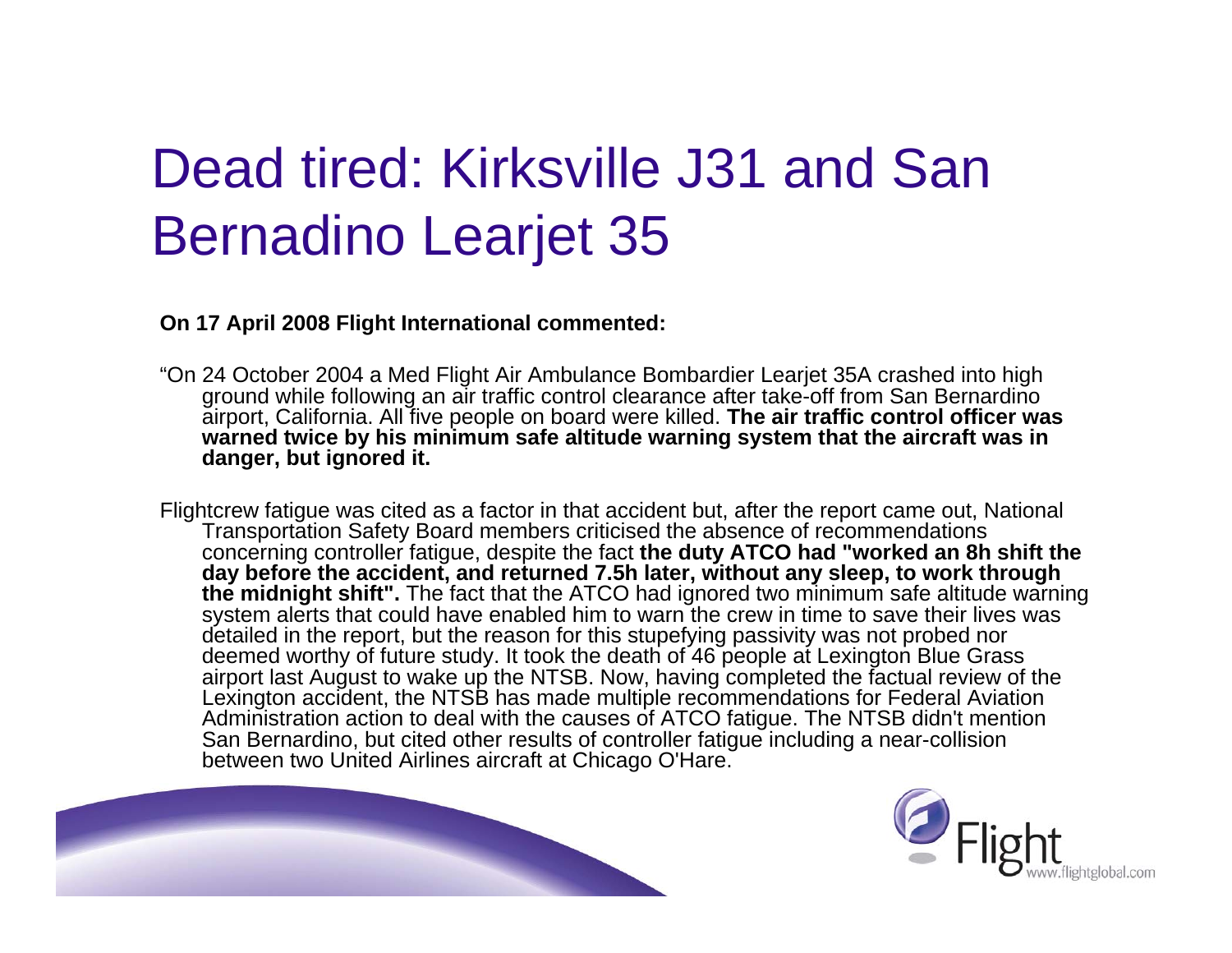#### Dead tired (continued)

"The NTSB and the FAA both have blind spots on fatigue. **In this column on 31 January 2006 we wrote: "At Kirksville, Missouri in October 2004, 13 people died because FAA regulations allowed a crew [of a British Aerospace Jetstream 41] to fly six sectors from an early start on a 15h crew duty day operating a commercial passenger schedule that terminated in a non-precision approach in marginal weather at night.**

"Everybody knows that six sectors and 15h is too long a shift for a safety-critical job, but the FAA still stands by its 16h maximum for an unaugmented crew. **The experts who study fatigue, however, liken the effect on a pilot's decision-making capabilities to the results of having a blood alcohol level that would see a car driver criminally convicted. The driving offence is socially unacceptable but, if a pilot is drunk on fatigue, that, apparently, is socially acceptable.** [But] the NTSB...is so lacking in faith in the FAA's willingness to do anything to correct the situation...that, in the Kirksville report, it [only] recommends pilots should be given lessons in 'fatigue countermeasures'. That is, recognise that you must be seriously tired at this point in a duty day, and make due allowances for it. The situation is preposterous: it is like the NTSB's road transport department advising those car drivers who insist on getting drunk that they should recognise their inebriation and manage its effects.

**"There is no need to change a word of what we said. It's still true, and the FAA has still done nothing to change the rules for pilots or ATCOs."**

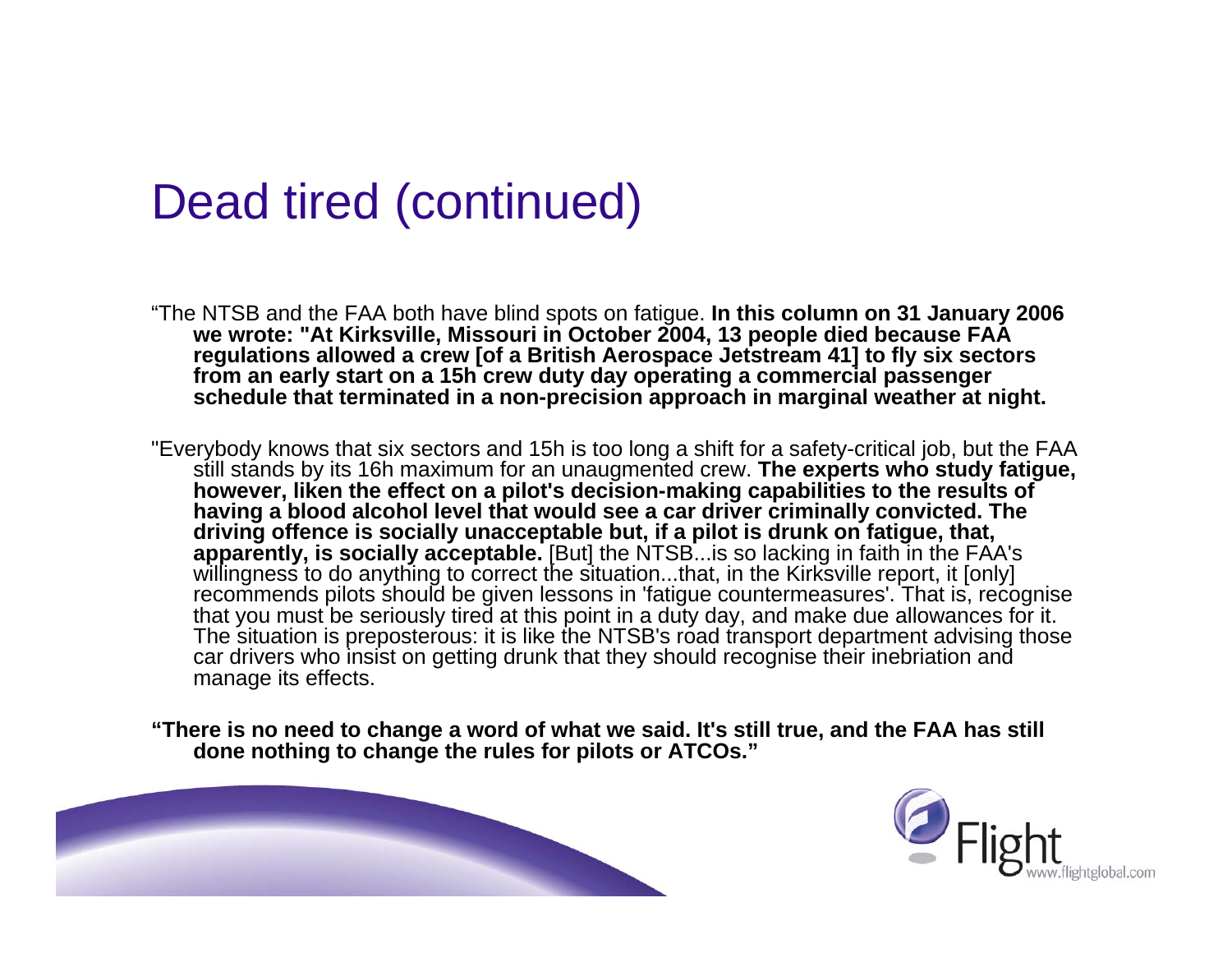#### Some recent events where fatigue is cited (it continues to happen)

- 12 Feb 2009 Colgan Dash 8-Q400 at Buffalo, NY
- 25 Jun 2007 Cathay Pacific 747F ground collision at Stockholm Arlanda. Swedish investigator said crews had been awake 18-20h and the time was 0330 local, and fatigue was a factor. Hong Kong CAA dissented, saying crew had been given sufficient rest opportunity so it was not fatigue (macho regulator syndrome?)
- 27 Aug 2006 Comair CRJ100 at Lexington KY: both the controller and the pilots judged fatigued.